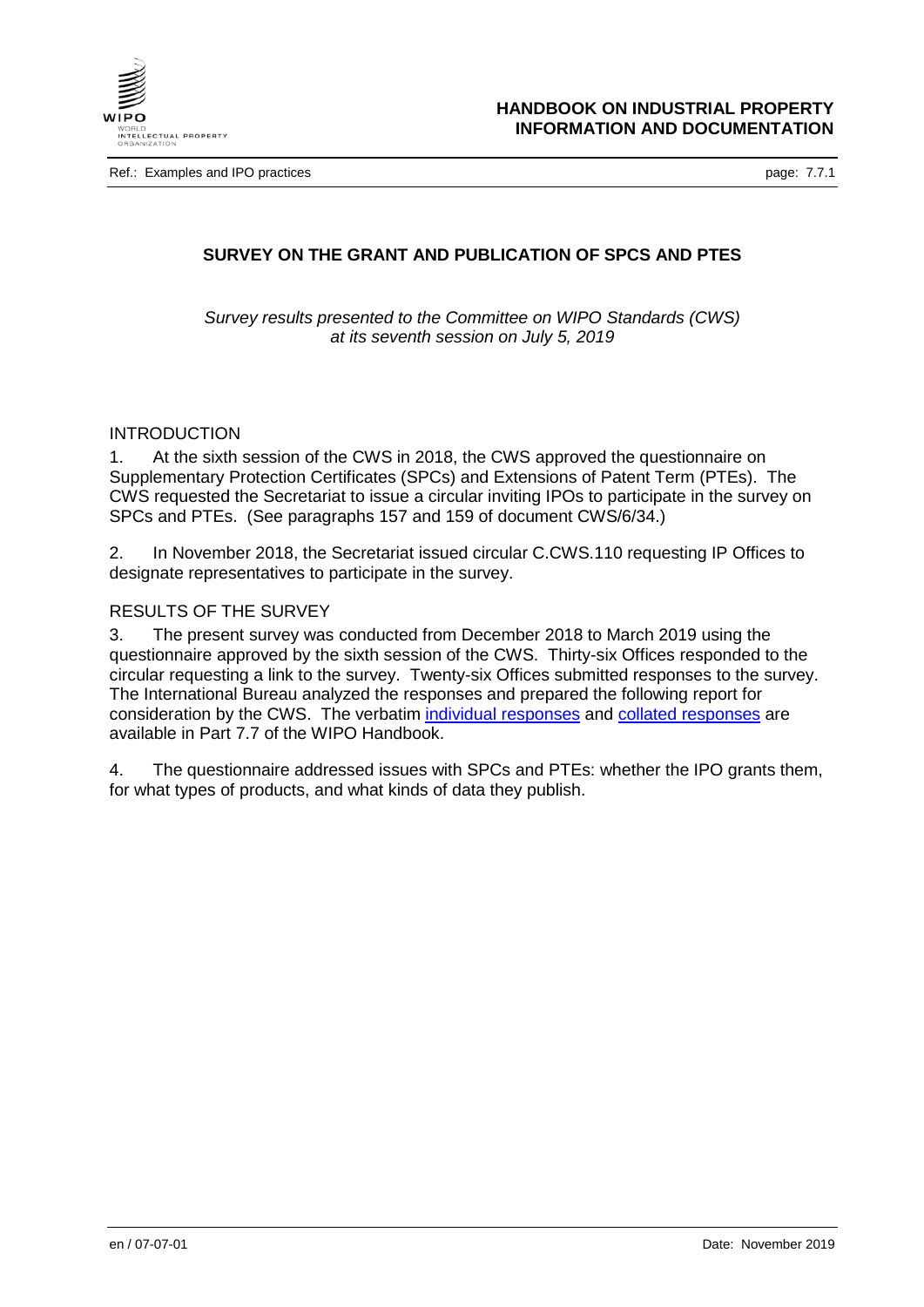

# **HANDBOOK ON INDUSTRIAL PROPERTY INFORMATION AND DOCUMENTATION**

Ref.: Examples and IPO practices **page: 7.7.2** 

5. The following 26 Offices participated in the Survey:

| AU        | Australia                           |
|-----------|-------------------------------------|
| BE        | Belgium                             |
| <b>BR</b> | <b>Brazil</b>                       |
| <b>CA</b> | Canada                              |
| <b>CH</b> | Switzerland                         |
| <b>CN</b> | China                               |
| CO        | Colombia                            |
| <b>CR</b> | Costa Rica                          |
| <b>CZ</b> | <b>Czech Republic</b>               |
| DE        | Germany                             |
| <b>DO</b> | Dominican Republic                  |
| EA        | Eurasian Patent Organization (EAPO) |
| EE        | Estonia                             |
| ES        | Spain                               |
| <b>FR</b> | France                              |
| <b>GB</b> | <b>United Kingdom</b>               |
| <b>HR</b> | Croatia                             |
| IT        | Italy                               |
| JP        | Japan                               |
| <b>KR</b> | Republic of Korea                   |
| <b>MD</b> | Republic of Moldova                 |
| <b>RU</b> | <b>Russian Federation</b>           |
| <b>SE</b> | Sweden                              |
| <b>SK</b> | Slovakia                            |
| UA        | <b>Ukraine</b>                      |
| US        | <b>United States of America</b>     |

6. Only two respondents (BR and CN) reported that they do not provide SPCs or PTEs and do not plan to provide them in the future. The other 24 respondents (92%) currently provide SPCs or PTEs. The rest of the survey responses only apply to these 24 IPOs.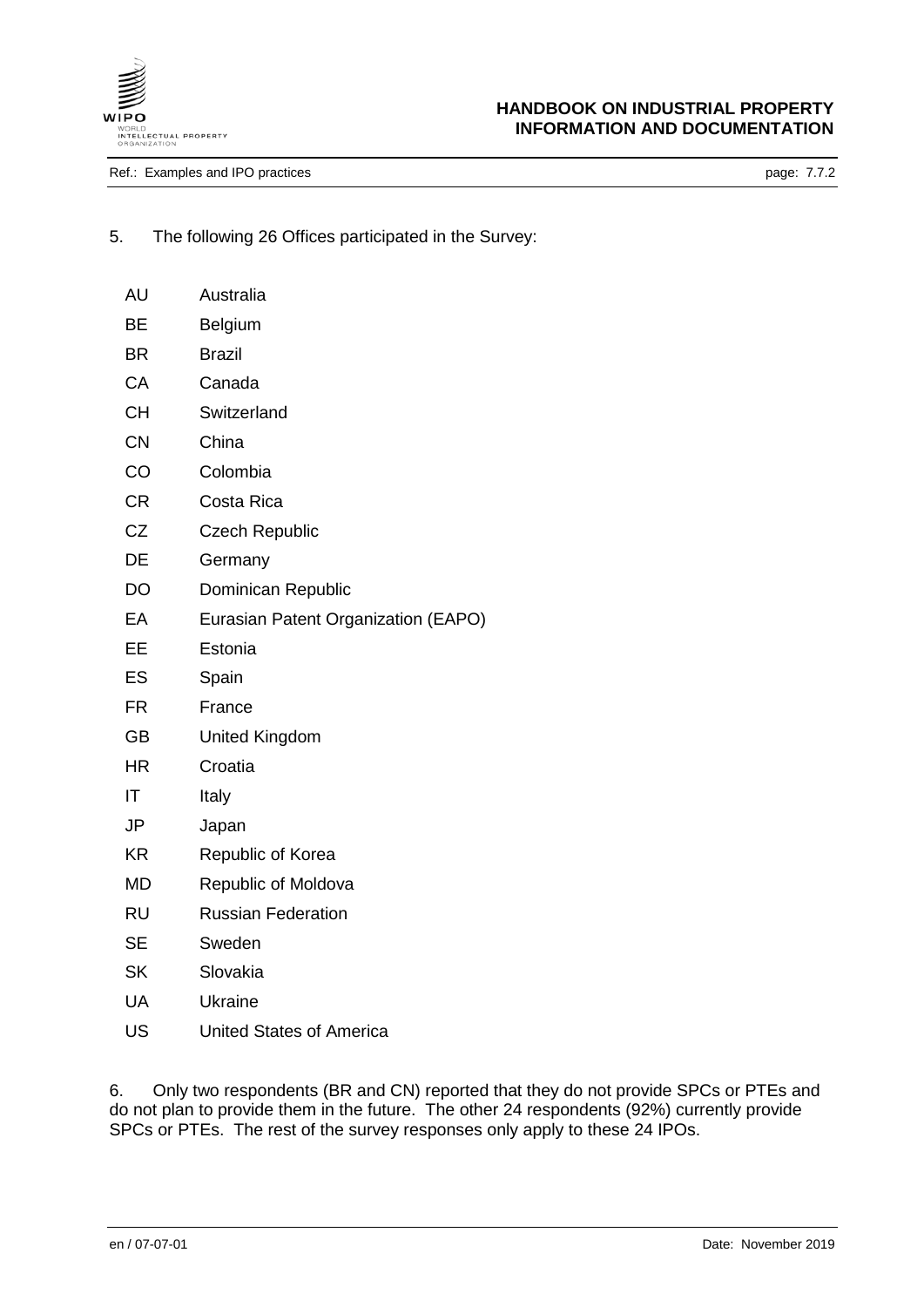

### **HANDBOOK ON INDUSTRIAL PROPERTY INFORMATION AND DOCUMENTATION**

Ref.: Examples and IPO practices **page: 7.7.3** 

7. Among those 24 offices, 92% provide SPCs or PTEs for medicinal products, 75% for plant products, and 20% for other types of products, including animal protection products or agricultural products. Common requirements to qualify for protection as reported by IPOs include: the product is protected by a patent; the product was subject to regulatory review or approval before commercial marketing; the product has not previously received supplemental protection; the market approval is the first such approval for the product; or that there was an unreasonable delay in granting the patent or regulatory approval.



Products eligible for an SPC or PTE

8. For publishing SPC or PTE events, between 60% and 80% of IPOs report that they will publish when an SPC or PTE is requested, granted, not granted, lapsed or expired, requested an extension, and granted an extension. Events reported by fewer than 50% of responding offices include oppositions filed, when the protection came into force, and when an extension was not granted. These events are reported to the public in an online database (85%), Official Gazette (70%), by making the document available for public inspection (50%) or by providing a copy on request (20%). Most offices publish this information daily or weekly, while some only publish biweekly or monthly. Between 30% and 40% of IPOs also plan to publish WIPO Standard ST.27 state changes ("active", "not active", "terminated") for SPCs and PTEs.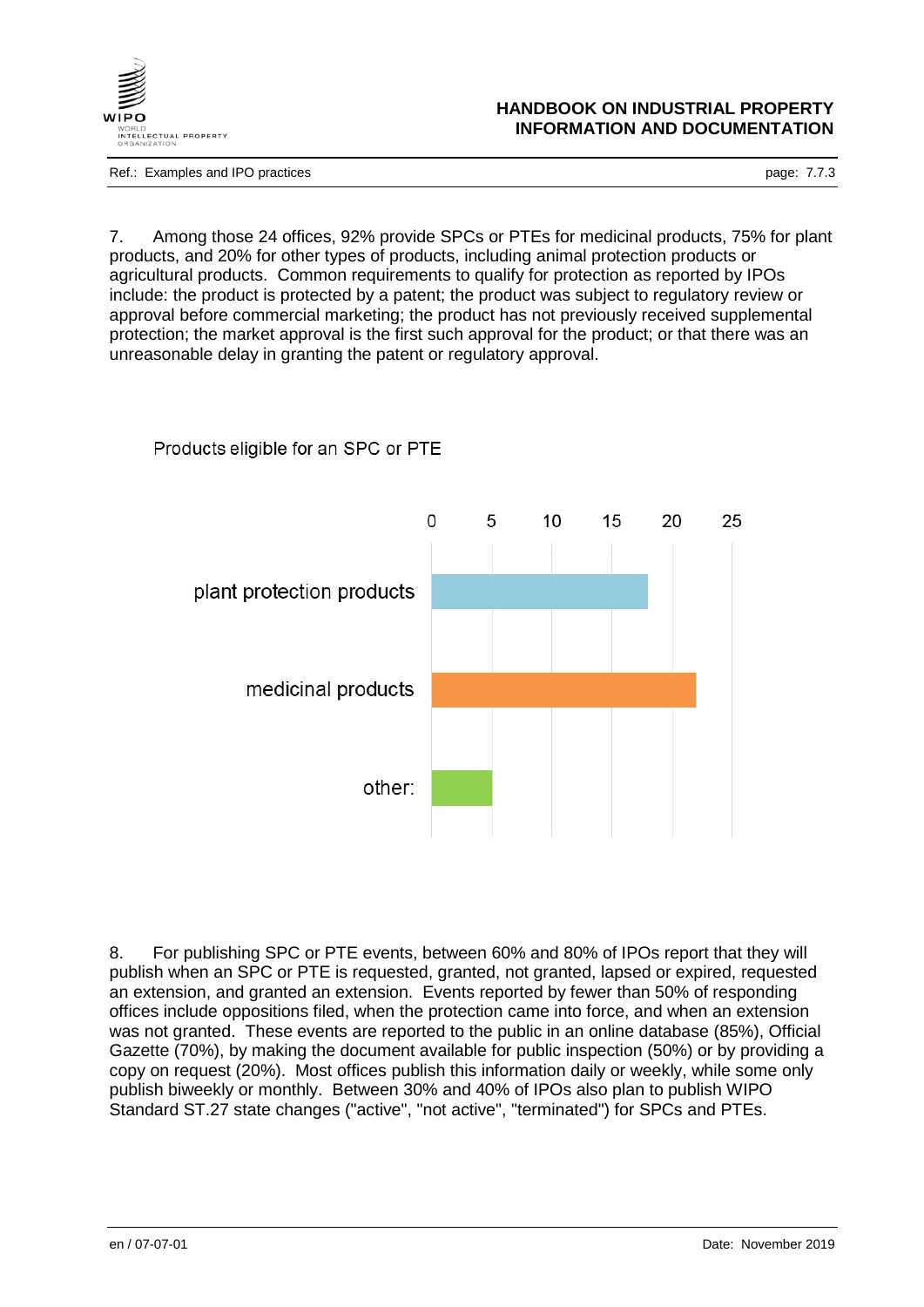

Do you (intend to) publish events for an SPC or PTE?

Request for SPC or PTE filed SPC or PTE granted SPC or PTE not granted SPC or PTE opposed by third parties SPC or PTE came into force SPC or PTE lapsed or expired Extension of SPC term requested Extension of SPC term granted Extension of SPC term not granted MEDICINAL PRODUCTS